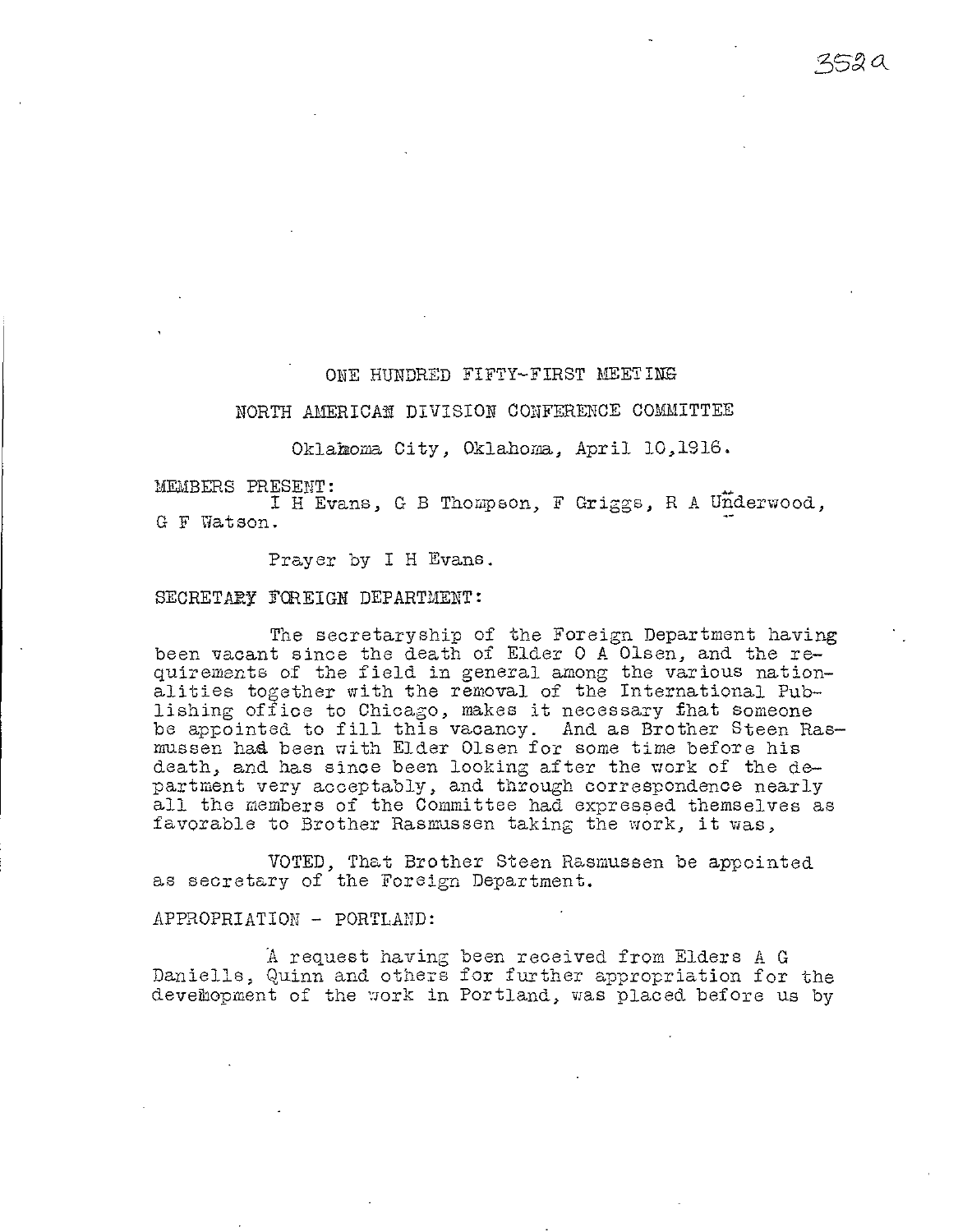the chair. After giving the matter due consideration in order that the leading of the Lord in the work in the East may be properly fostered, it was,

 $\mathbf{1}$ 

VOTED, That we make a further appropriation to the work in the city of Portland if necessary up to a thousand dollars.

SIMON - MINISTERIAL LICENSE:

Brother J F Simon having been appointed to work among the German young people in the Division Conference, it was,

VOTED, That a Ministerial License be given to Brother J F Simon.

# EMPLOYMENT FOREIGN WORKERS:

A letter was read by the Chairman from Steen Rasmussen making suggestions in reference to the employment of J A Dominski, a Pole, L F Kuchera, a Bohemian, and Brother Herman, a German. As these workers are expecting to labor in Chicago, it was,

VOTED, That we submit the following proposition to the Lake Union and Northern Illinois Conferences as a basis for their employment:

That the salary and expenses of these workers be divided in six parts: For 1916, the Division Conference to pay three parts, the Lake Union two parts, and the Northern Illinois Conference one part.

For 1917 the Division Conference to pay two parts, the Lake Union two parts, and the Northern Illinois Conference two parts.

For 1918 the Division Conference'one part, Lake Union two parts, and the Northern Illinois Conference three. parts.

For 1919 the Lake Union Conference two parts and the Northern Illinois four parts.

It being understood that the expense in any year shall not exceed two thousand dollars. In case any additional expense beyond this amount in incurred, it is to be borne by the Lake Union and the Northern Illinois Conference as they may arra-nge.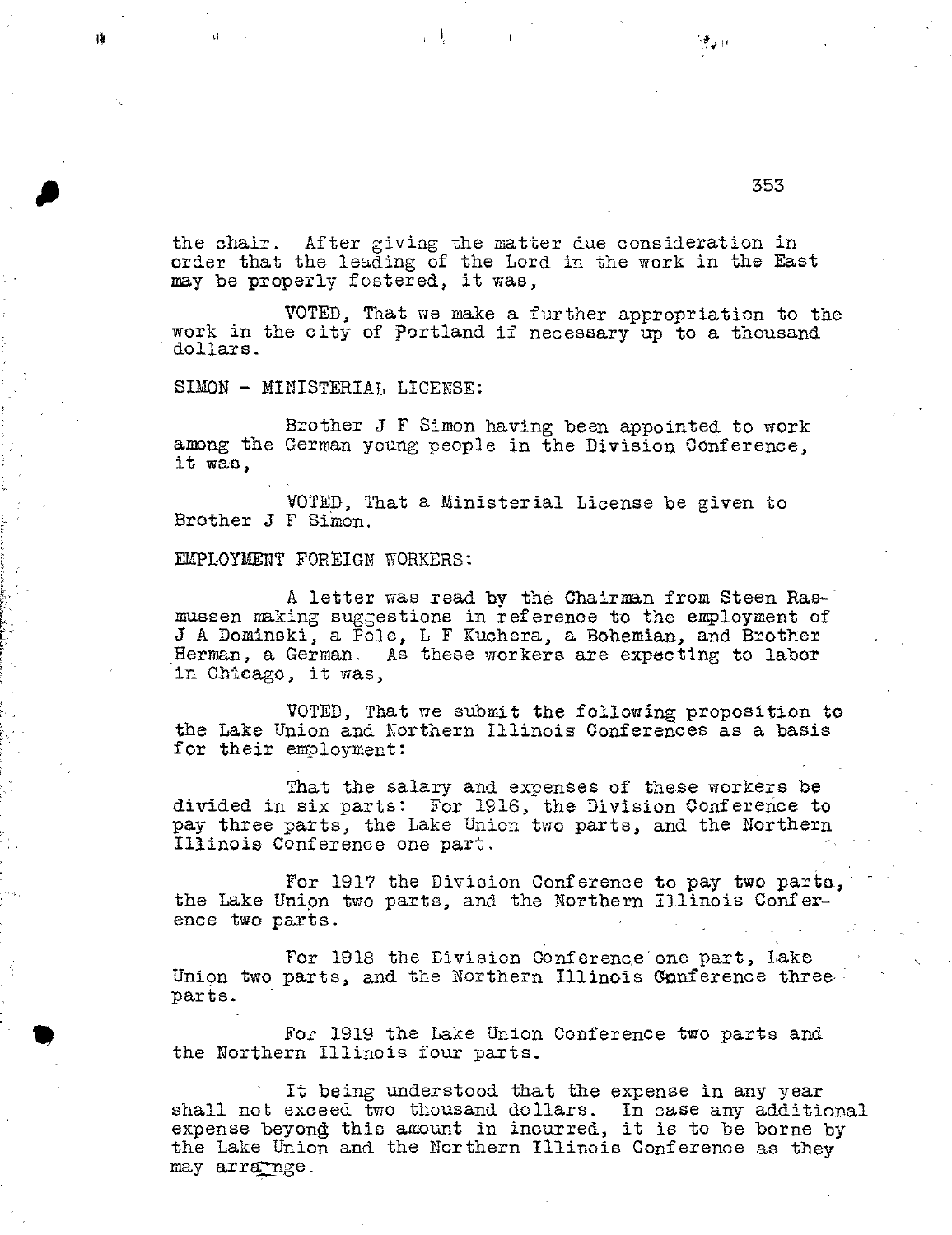# CAMP-MEETING HELP:

a

VOTED, That the following further arrangements be made for camp-meetings:

(1) That we invite Eider E W Farnsworth to attend the meeting in the North Pacific Union.

 $(2)$  That we invite Elder W W Eastman to attend the camp-meeting in the Western Canadian Conference instead, of the North Pacific Conference as formerly arranged.

(3) That J F Simon also attend the meeting in the Western Canadian.Union.

(4) That Elder Charles Thompson be invited to attend the camp-meeting in the Southern Union Conference.

> I H Evans, Chairman. G B Thompson, Secretary.

### ONE HUNDRED FIFTY-SECOND MEETING

#### NORTH AMERICAN DIVISION CONFERENCE COMMITTEE

April 20, 1916.

MEMBERS PRESENT: W T Knox, C S Longacre, M E Kern, F Griggs, also J L Shaw, and Miss E M Graham.

FURTHER REMITTANCE - MISSISSIPPIL

VOTED, That the treasurer be authorized to remit two hundred fifty dollars further to Mississippi for the repurchase of tents after the loss by fire.

W T Knox, Chairman.

W A Spicer, Secretary pro tem,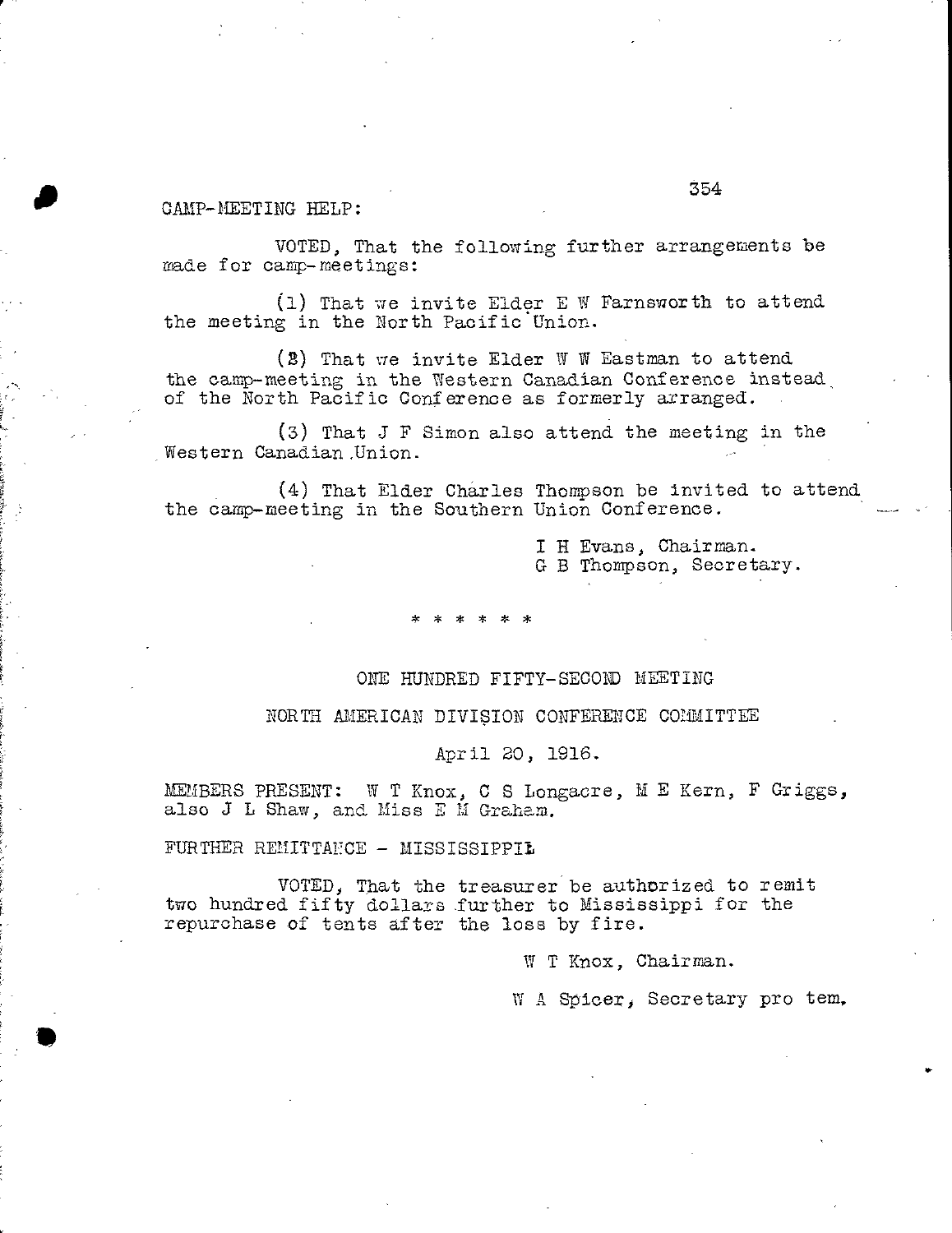# ONE HUNDRED FIFTY-THIRD MEETING

# NORTH AMERICAN DIVISION CONFERENCE COMMITTEE

# April 25, 1916.

MEMBERS PRESENT:

a

 $\mathbf{F}$ 

I H Evans, W T Knox, G B Thompson, F M Wilcox, E Kern, W WEastman, F Griggs, C S Longacre, F W Paap, Mrs. L F Plummer, Dr. H W Miller; also A G Daniells, W A Spicer, Miss E M Graham, A L Shaw, T E Bowen, L A Hansen. Prayer by I H Evans.

GILBERT - SOUTH AFRICA:

The General Conference having requested the North American Division Conference to secure the release of Elder A 0 Gilbert, president of the Sadkatchewan conference for the presidency of the South African conference, it was,

VOTED, That we ascertain whether or not Brother Gilbert would accept of this invitation and whether he and his wife could pass the necessary medical examination required of those sent to foreign fields.

> I H Evans, Chairman. G B Thompson, Secretary.

# ONE HUNDRED FIFTY-FOURTH MEETING

NORTH AMERICAN DIVISION CONFERENCE COMMITTEE

April 26, 1916.

MEMBERS PRESENT:

I H Evans, W T Knox, G B Thompson, F Griggs, F W Paap, M E Kern, C S Longacre, W W Eastman, Miss E M Graham, H W Miller; also A G Daniells, W A Spicer, T E Bowen, J L Shaw, L A Hansen.

Prayer by L A Hansen.

WW Eastman - INSTITUTE:

W VI Eastman, secretary of the Publishing Department, asked counsel whether he ashould attend the canvassing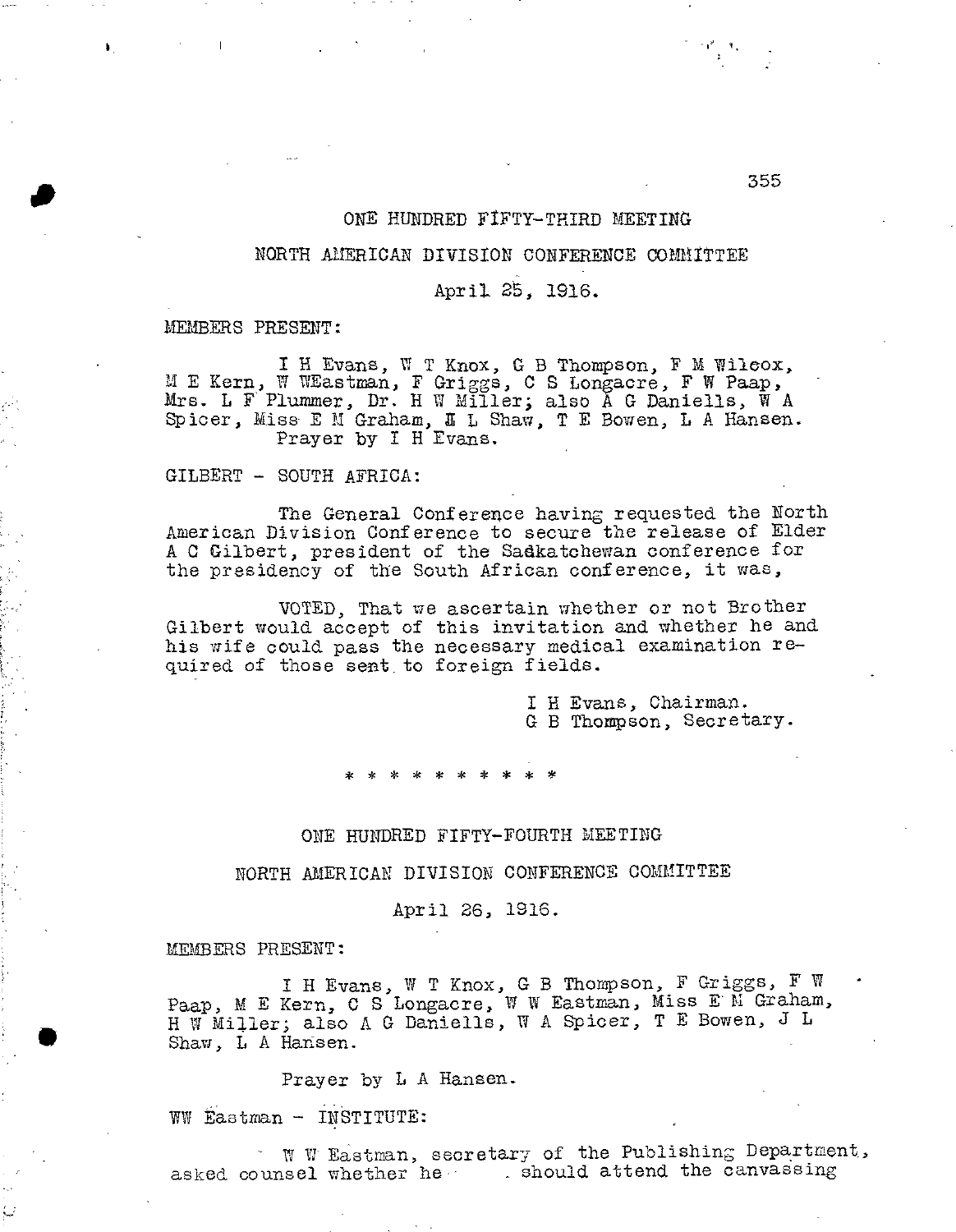institute to be held at South Lancaster, Mass.

VOTED, That we advise Brother Eastman to attend this institute which begins May 2; 1916.

CHURCH OFFICERS GAZETTE:

A request having been received from Elder W C White that the principals of the independent schools in the south be supplied with the Church Officers Gazette, it was,

VOTED, That we ask the Review and Herald to place the independent schools on the subscription list of the Gazette.

# MISSIONARY VOLUNTEER INSTITUTES:

VOTED, That prof. M. E. Kern provide help for the Missionary Volunteer Iffstitutes to be held in Wisconsin and Indiana, the understanding being that he attend himself or arrange for someone else to do so.

TENT - A 0 Bdrrill:

A request was placed before the committee by the chair from Elder A 0 Burrill of Vancouver, British Columbia, requesting that, on account of the serious financial condition in that conference occasioned by the war, that the North American Division Conference supply funds to purchase a tent to be used on the island of Vancouver. After careful consideration, it was,

VOTED, That the Treasury Department be authorized to provide a 30x50 tent to be sent to the British Columbia Conference, it being understood that the British Columbia Conference will provide funds to pay the freight, tariff and war tax.

# JACQUES - NORTH DAKOTA:

A letter was placed before the- Division Committee from the president of the Northern Union Conference, stating that Brother Jacques, a brother who had reached California from Russia as a refugee, would be furnished employment in the North Dakota Conference, providing his transponation was provided from California to North Dakota.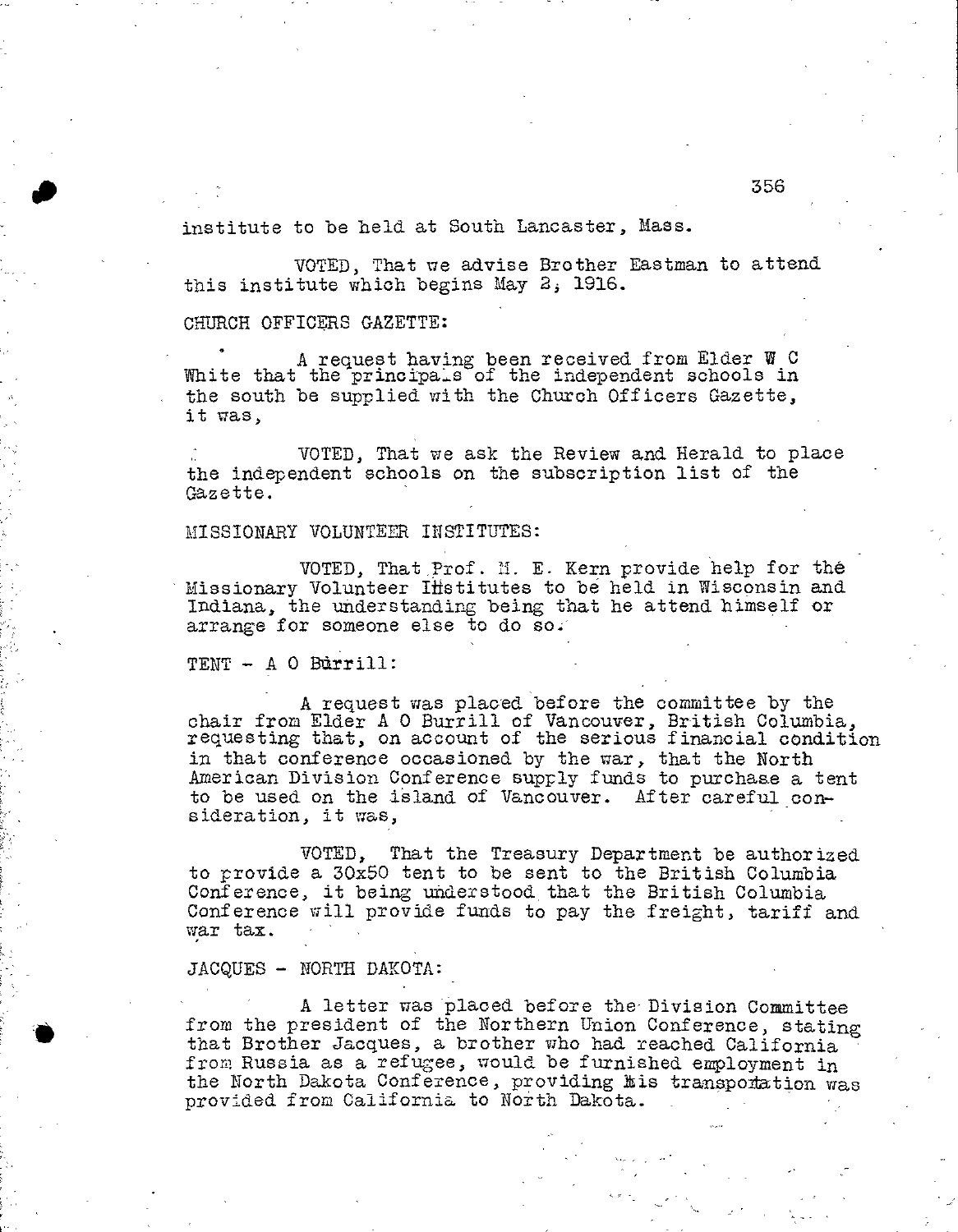VOTED, That we authorize the Treasury Department to pay the transportation of Brother Jacques from California to North Dakota.

R Hook, JR. - ENGLAND:

A request having been received from the General Conference Committee asking that the North American Division arrange for the release of R. Hook, Jr. from the Review and Herald, that he may accept a call from the British Union Conference, it was,

VOTED, That we concur in this request and ask the Review and Herald Corporation to give favorable consideration to the request for the release of Brother Hook to connect with the publishing work in Great Britain.

SWARTOUT - CHINA:

A request having been received from the  $\cdot$ General Conference Committee asking that the Division Conference secure the release of Prof. Swartout of Mt. Vernon Academy for work in China, it was,

VOTED, That we concur in this request and release to the General Conference Prof. Swartout for work in China.

LABORER - PHILIPPINES:

The General Conference Committee having requested that the Division  $C^0$ nference secure a laborer for the Philippine Islands, it was,

VOTED, That we approve of this request and endeavor to secure as soon as possible a laborer to take charge of the Tagalog field in the Philippines.

ANDREWS - SOUTH AMERICA:

A request having been received through the General Conference Committee from Elder 0. Montgomery, president of the South American Diusion Conference, and also from Prof. W. W. Prescott, for a capable man to be secured to head the school being started in Brazil, and the General Conference .Committee having asked for the release of Prof. Andrews of Union College, it was,

VOTED; That we concur in this request and endeavor to secure the release of Prof. Gordon Andrews of Union College for the Brazil school.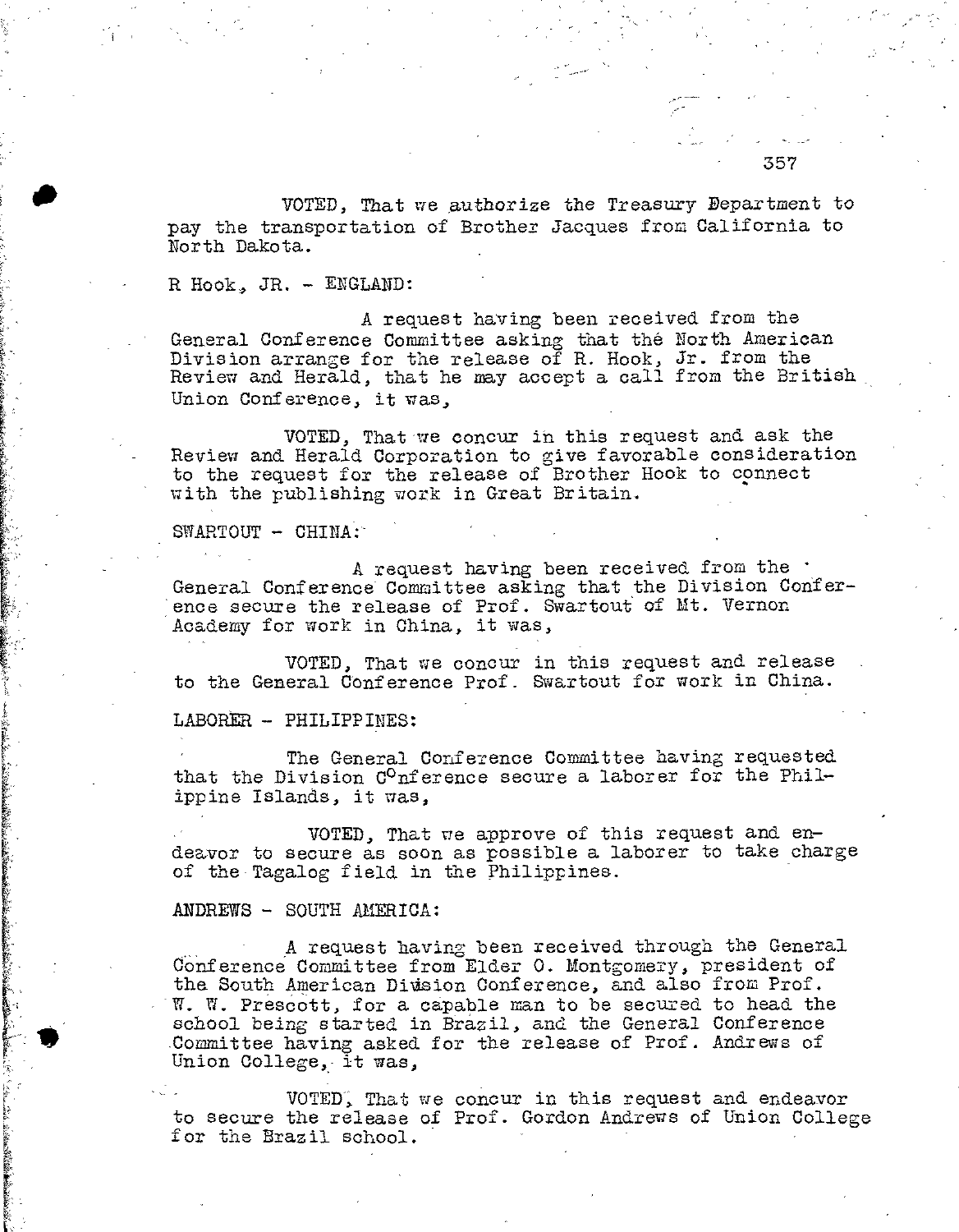358

# HOLDER - WEST CARIBBEAN:

,VOTED, That we concur in the request of the General Conference Committee for the release of John Holder of Ohio to take charge of the book work in the West Caribbean Conference.

BUTTON --JAMAICA:

 $+$ 

VOTED, That we permit the General Conference Committee to arrange with Brother Button, who is at the present time connected with the Washington Missionary College to take up work temporarily in Jamaica while Brother Haines takes a vacation in this country.

> I H Evans, Chairman. G B Thompson, Secretary.

\* \* \* \* \* \* \* \*

### ONE HUNDRED FIFTY-FIFTH MEETING

# NORTH AMERICAN DIVISION CONFERENCE COMMITTEE

### April 30, 1916.

MEMBERS PRESENT:

I Longacre, F W A Spicer, E R Palmer, T E Bowen, J L Shaw, G G Roth, L A Hansen, W E Howell, Miss E M Graham. H Evans, W T Knox, G B Thompson, M E Kern, C S Griggs, W W Eastman, F W Paap, F M Wilcox; also

WORK AMONG THE INDIANS:

The chairman gave a statement of his recent trip in company with Orno Follett among same Ifidian reservations in New Mexico and Arizona, in his efforts to establish work among these tribes, in harmony with the recommendation passed at the fall council at Loma Linda, California. It appears that there are some very serious difficulties in beginning work among these tribes, as they have no written language, no literature, and some of them are continually on the move. The Hopi Indians number about four thousand, and live somewhat in villages. The Navajos number thirty thousand and have no certain abiding place. In view of the difficulties in starting the work, and as there was time for only a brief visit to the field to study the situation, it was,

VOTED, That we advise Brother Follett to secure one or two horses, a saddle and such other equipment as may be